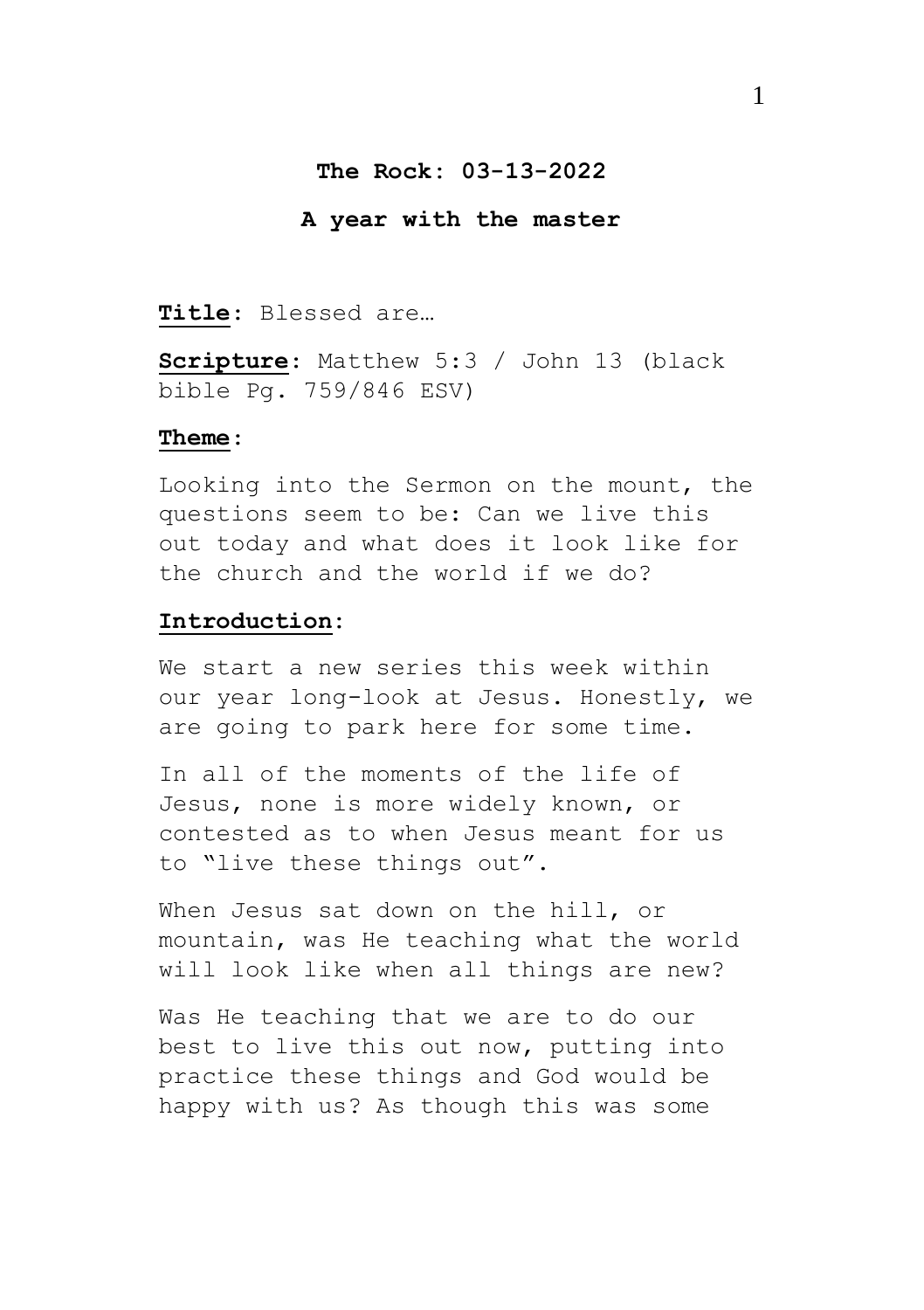sort of "new law" and program we could follow.

If that is the case we are lost before we begin the journey. I say that because no one could live these commands and challenges out, unless he were, well, Jesus.

### **-Matthew 5:1-2 (ESV)**

"Seeing the crowds, he went up on the mountain, and when he sat down, his disciples came to him. And he opened his mouth and taught them, saying:.."

Jesus never missed an opportunity to teach those who would listen. Even those in the crowds who were there simply to critique, and to learn enough to get angry at the things He said.

In looking at the very beginning of this sermon, one that perhaps took Him an afternoon or the morning to walk through, he seems focused and prepared.

Preaching in such a way that if we were to fully understand His desire is that we would experience a permanent and powerful life change.

That is my hope as we take time here, with a short break for Palm Sunday and Easter, to at least begin to grasp how Jesus is taking the "Law", written on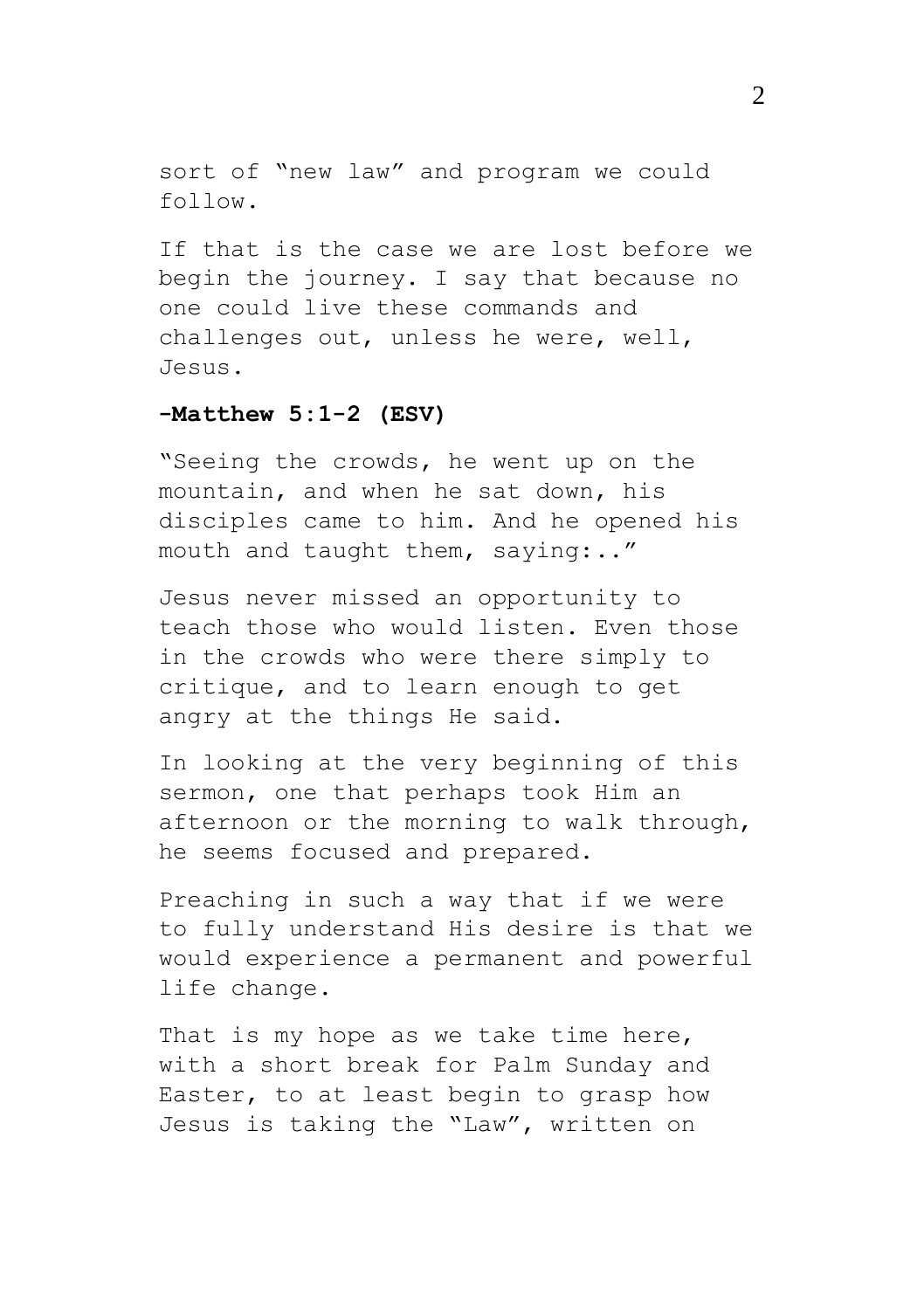stone, and teaching all those who would listen, how to put it in their hearts and live it out.

Swindoll makes this comment on the Beatitudes:

"Through these words, Jesus -with penetrating insight-exposed the bitter veneer of all self-righteousness prevalent in His day…and in ours. He explained the true righteousness, which leads to deep-seeded joy."

## **-Swindoll's Living insights: Pg.85**

### **The Story:**

It shouldn't be any surprise when we hear Jesus speak the first words, that He talks about being poor.

### **-Matthew 5:3 (ESV)**

"Blessed are the poor in spirit, for theirs is the kingdom of heaven."

The unsettling thing about this statement made here in verse three, is that it is the only one of the beatitudes that requires an emptying from those who would obey it.

Becoming poor in spirit is what we are going to attempt to unpack this morning, because in understanding this beatitude,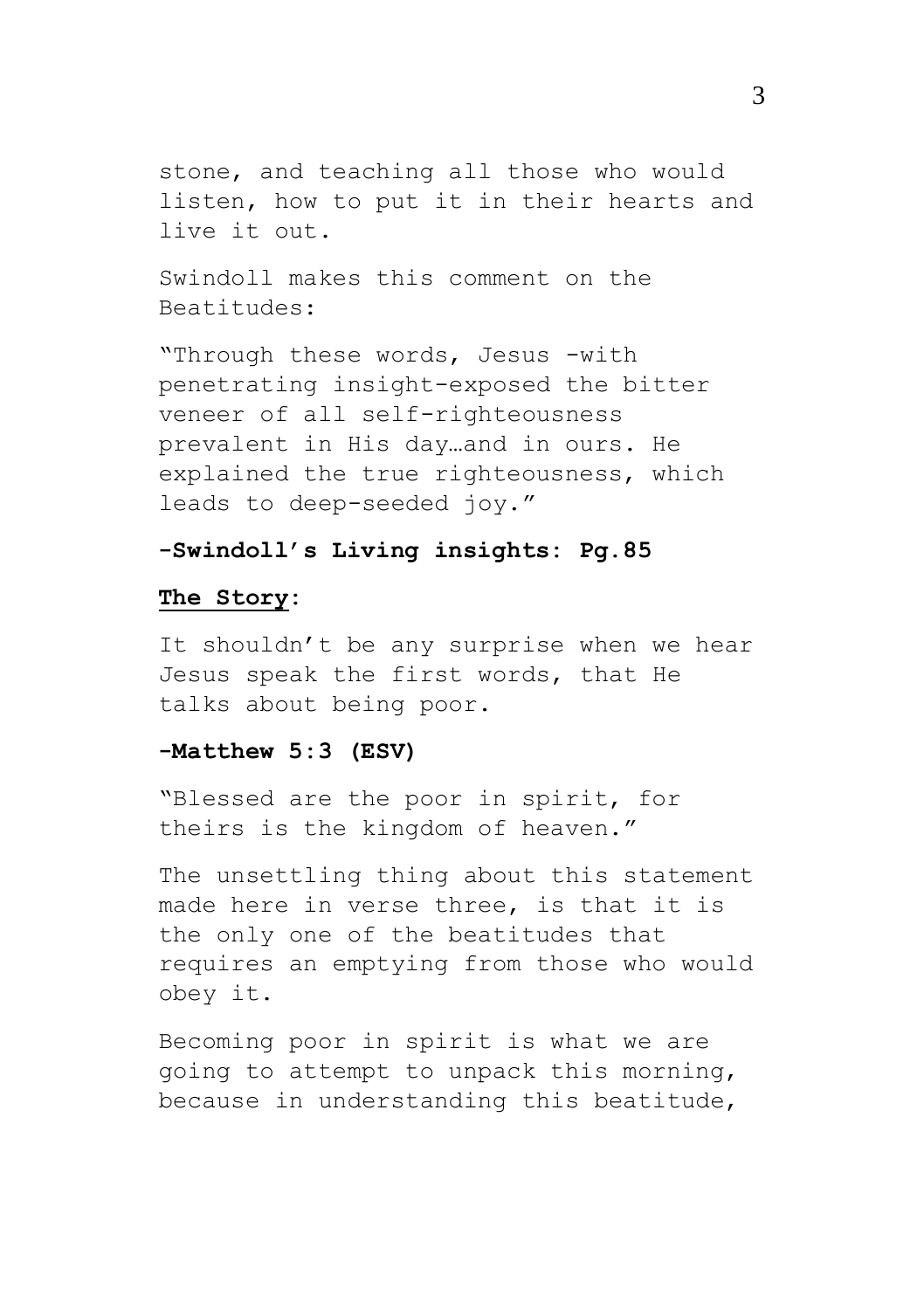we will have a better understanding of all that comes after it.

Martyn Lloyd-Jones in 1959 makes this comment from the pulpit as he taught through this:

"There is no one in the Kingdom of God who is not poor in spirit. It is the fundamental characteristic of the Christian and of the citizens of the Kingdom of Heaven, and all the other characteristics are in a sense the result of this one…"

# **-Studies in the Sermon on the Mount Pg. 33**

This then, becomes the foundation for everything else Jesus teaches. A posture of humility from and for those who look to be followers of Jesus in this world.

What Jesus is beginning to do here is to disciple all those who are within ear shot of His words. Teaching them what it means and will continue to mean to be a life-long follower of Jesus.

We all must start here, with the emptying of ourselves, and admitting that we come to God the Father, through Jesus the Son, with empty hands and poor in spirit.

Because only when we are empty can we admit that we need to be filled, to be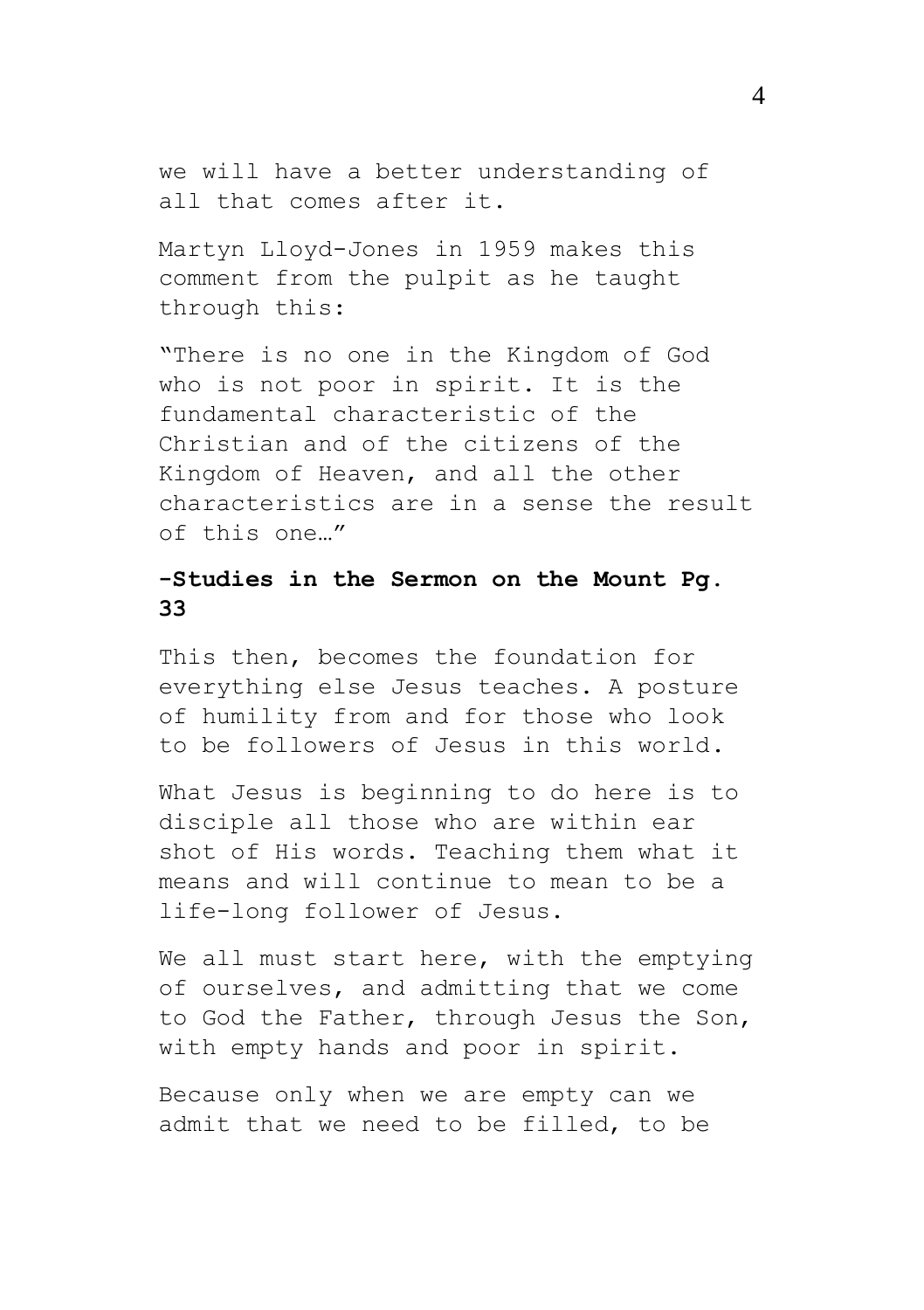strengthened in our day to day living of that grace-filled life in a world which operates in the opposite manner than what Jesus is teaching here.

Being poor means being needy. Remember here that we are talking in the Spirit, not in our wallets. Sometimes we think that is what Jesus is getting at, that to have money is somehow bad. It is not and that is not what he is addressing here.

The point is for us to recognize our helplessness, perhaps even of our weakness. Something many of us do not like to do. But we must.

It is recognizing humility instead of pride. Pride of accomplishment, of being "self-made". We can be proud of what we do and have done in a right way.

Learning this is a hard thing in a culture of self, let's just be clear on that. To show these types of "weaknesses" is to be seen as a failure perhaps.

I am helped a great deal when I look back to the Bible and find someone like Peter for example. He really struggled with this concept.

Because at times we see Peter submissive and humble, ready to follow. Remember him being called by Jesus and his confession: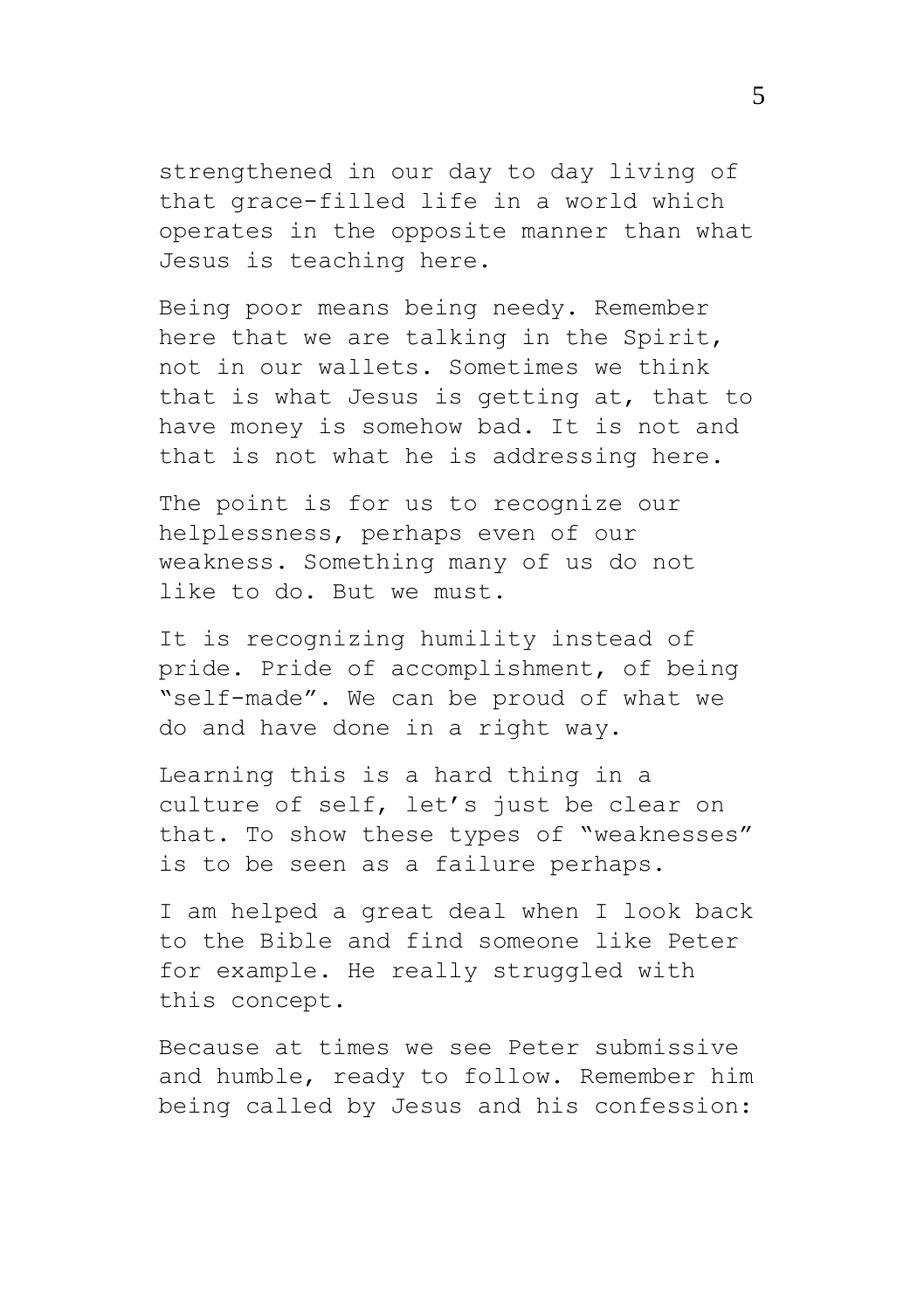# **-Luke 5:8 (ESV)**

"Depart from me, for I am a sinful man, O LORD."

But then we see, and far more often from Peter, his inability to stay humble. Usually, it is Peter who is trying to correct Jesus.

Letting Him know that He ought to do things differently, or that He shouldn't go here, or do that. Always letting his mouth run before his brain kicks in.

The night Jesus was betrayed is a prime example of this, looking at Peter in the upper room discourse in John's gospel.

We find, once again, that Peter doesn't really understand the whole feet washing thing. In fact, many of us don't. We tend to want to start feet-washing ministries based on this moment, failing in every way to see what Jesus was actually doing.

Jesus is literally acting out before their very eyes what servant-leadership, of humility, of being genuinely "poor in spirit", looks like.

None of them get it in fact, and honestly, I don't think many of us would have either. Why? because it's easier to wash feet and "feel good" for a moment, than it is to actually empty oneself of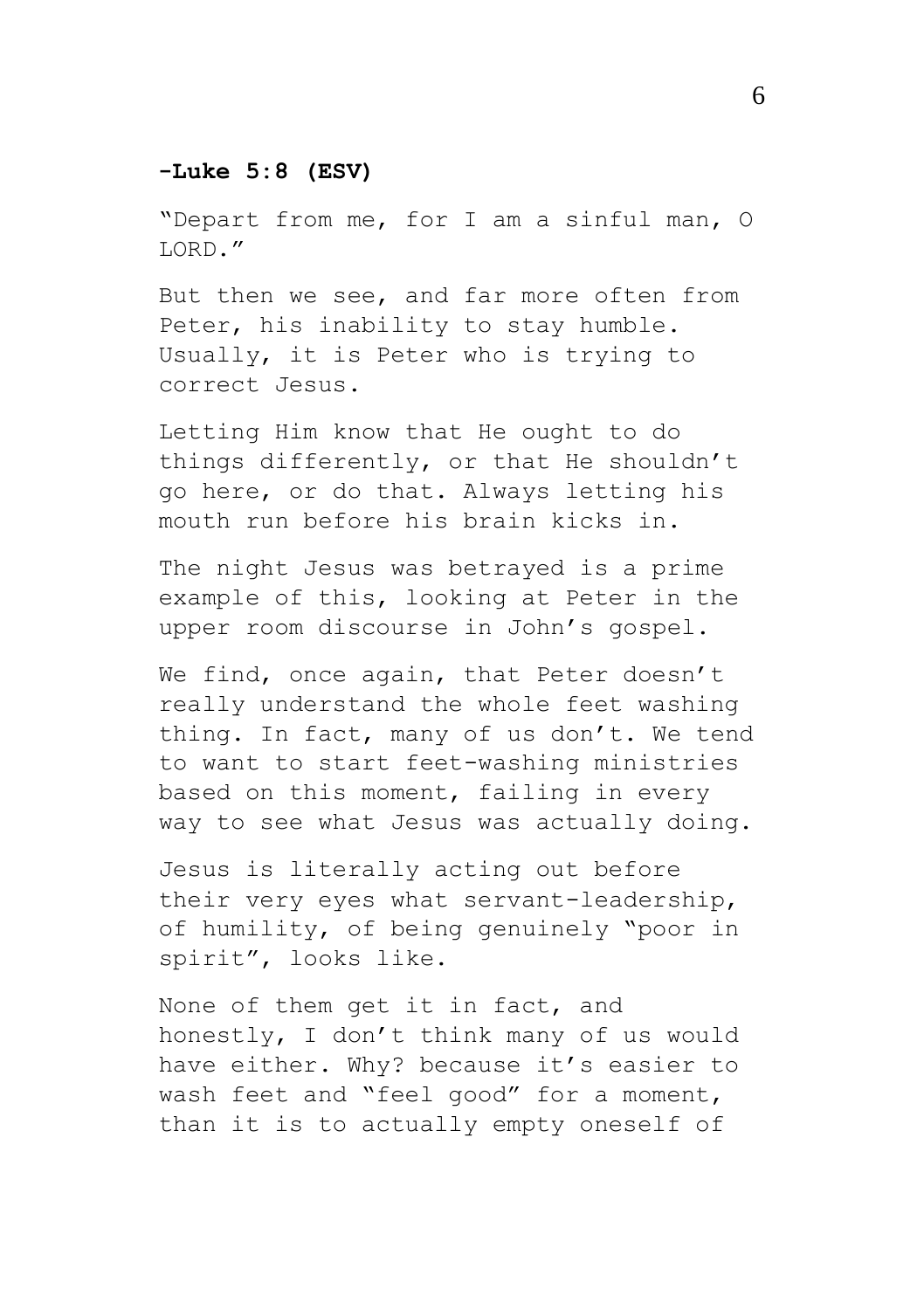that pride of place, position and accomplishment.

### **-John 13:1-5 (ESV)**

"Now before the Feast of the Passover, when Jesus knew that his hour had come to depart out of this world to the Father, having loved his own who were in the world, he loved them to the end. During supper, when the devil had already put it into the heart of Judas Iscariot, Simon's son, to betray him, Jesus, knowing that the Father had given all things into his hands, and that he had come from God and was going back to God, rose from supper. He laid aside his outer garments, and taking a towel, tied it around his waist. Then he poured water into a basin and began to wash the disciples' feet and to wipe them with the towel that was wrapped around him."

It's an amazing picture, really. Think on this beatitude: "Blessed are the poor in spirit, for theirs is the Kingdom of Heaven."

If anyone in that room deserved to have His feet washed and to be served, it was Jesus the King, the Son of God.

His IS the Kingdom -yet, He emptied Himself. Paul, in writing his letter to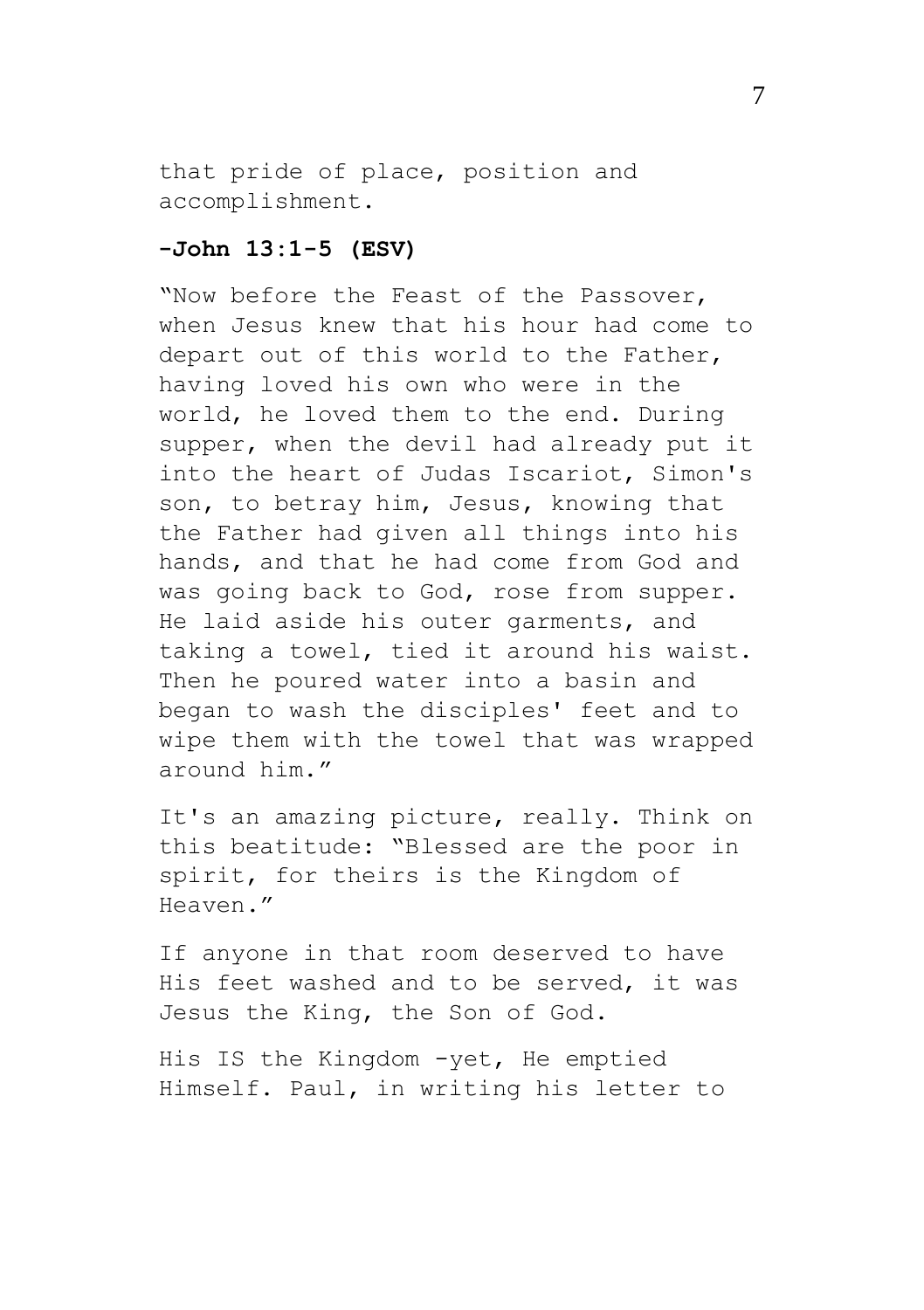the Philippians, a place I go to often, makes that very clear:

### **-Philippians 2:5-7 (ESV)**

"Have this mind among yourselves, which is yours in Christ Jesus, who, though he was in the form of God, did not count equality with God a thing to be grasped, but emptied himself, by taking the form of a servant, being born in the likeness of men."

Jesus literally took on the form of a servant. A station no King ever took. He did so to show them and us what it really looks like in God's economy to be rich - Become poor!

Poor in spirit is a very difficult thing for a prideful people. "I can do this myself!" "I only pray and need God when I am at the end of my abilities and then He can step in and help. You know, those times when I can't figure it all out by myself."

That is actually prideful in spirit, not poor. For myself at least, and I think perhaps for more of us that we care to admit, I am much more like prideful Peter than I am humble Jesus.

### **-John 13:6-9 (ESV)**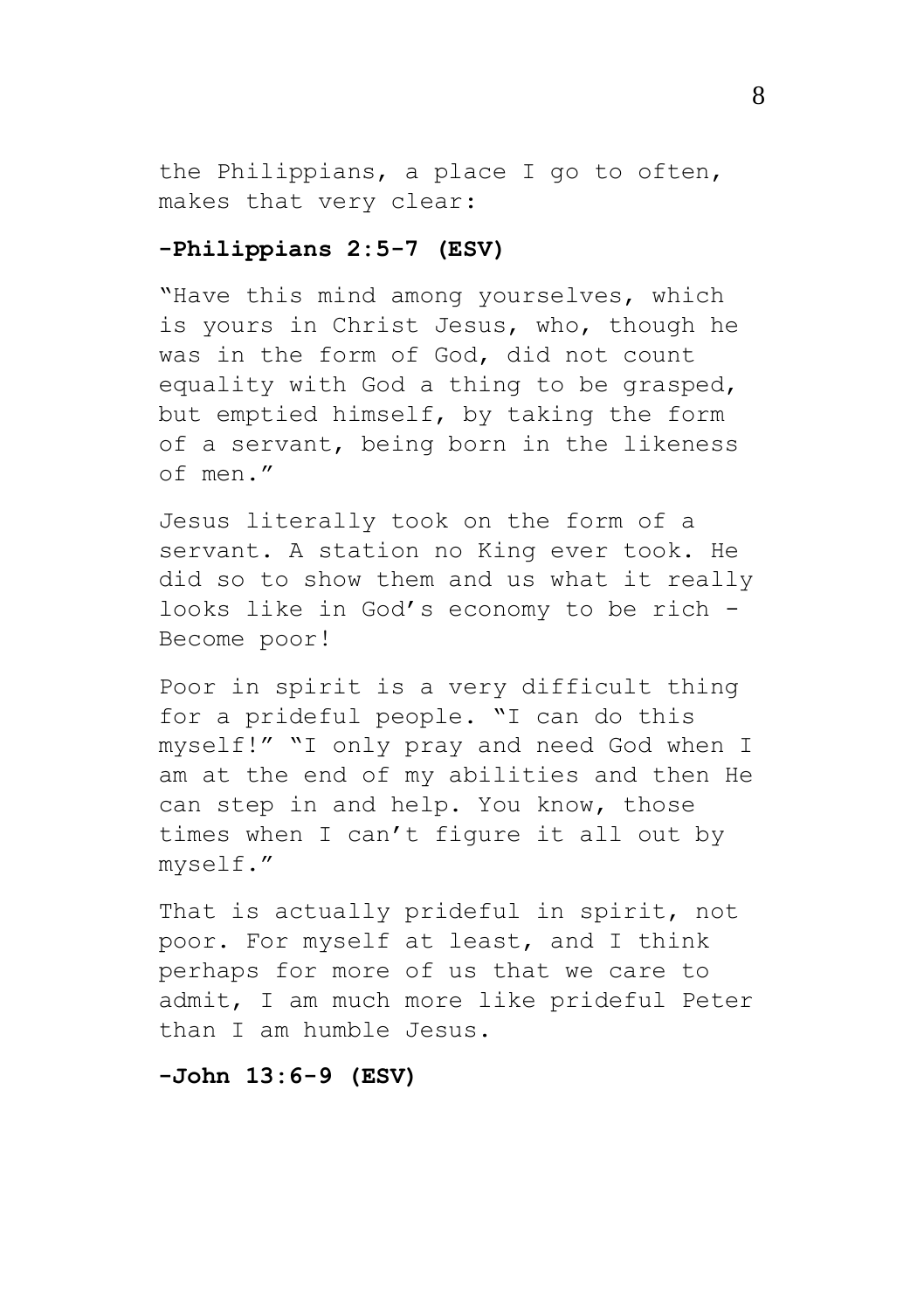"He came to Simon Peter, who said to him, "Lord, do you wash my feet?" Jesus answered him, "What I am doing you do not understand now, but afterward you will understand." Peter said to him, "You shall never wash my feet." Jesus answered him, "If I do not wash you, you have no share with me." Simon Peter said to him, "Lord, not my feet only but also my hands and my head!"

This guy can't make up his mind. First, it's don't wash my feet, and then it's "wash my head, hands and feet" -In other words: "if that's what it takes, I'll have the entire bath please."

The pride and fickleness of Peter frightens me, because I can see so many of us in him. It is also an encouragement, because Jesus shows such grace and patience, even to today.

Peter is going from one extreme to the next, all the while missing the great lesson. That it is not about your effort and skill, but rather about God and His gift.

His gift of Jesus, of forgiveness and grace, and of His kingdom. Step away from self-reliance and independence.

To truly understand the sermon on the mount, and these beatitudes specifically,

9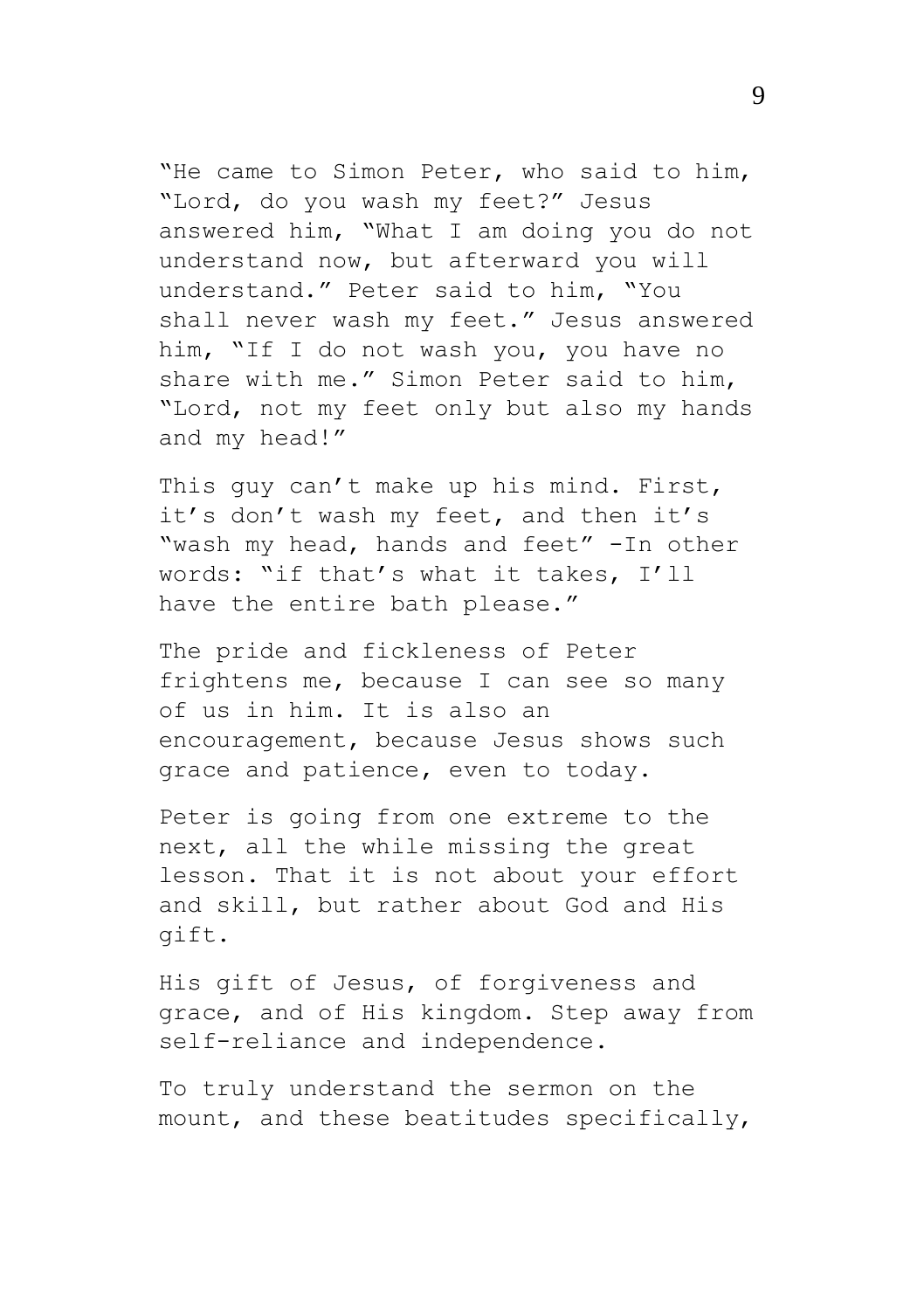we have to start with an emptying of ourselves. Realizing that we can never do any of this on our own.

Jesus emptied Himself, humbled Himself and put Himself in a place of need and a posture of service, showing us that we have to rely on God the Father through the Holy Spirit to enable us.

It is a surrender actually. One thing we do not wish to do, because surrender, in our mind, is an indicator of defeat, an admission that we cannot actually do what we thought we could on our own.

Being poor in spirit means just that, however. Realizing that we have to actually be emptied of ourselves in order to inherit the Kingdom of God, and becoming filled with the Holy Spirit.

An important observation here. We aren't to empty ourselves and become someone else. As though changing our clothes or coats will make us a different person.

Again, quoting Lloyd-Jones, because he says it far better than I could:

"Poor in spirit -you see it perfectly in a man like the apostle Peter. Peter is naturally aggressive, self-assertive, and self-confident – a typical modern man of the world…But look at him when he truly sees the Lord (the text we saw earlier)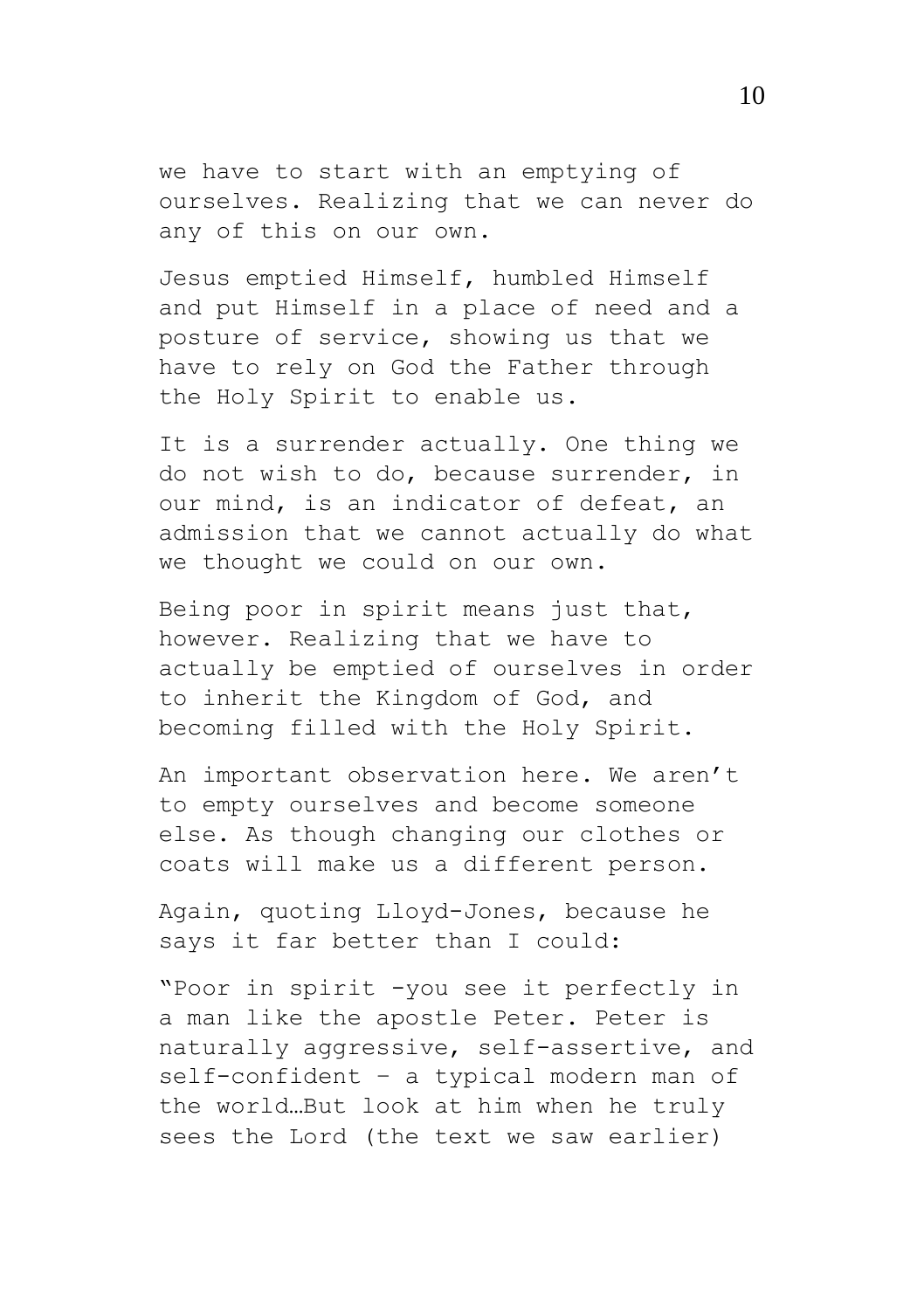'Depart from me…' But observe that he never ceases to be a bold man; he does not become nervous and diffident. No, he does not change in that way. The essential personality remains and yet he is [now] poor in spirit at the same time."

# **-Studies in the Sermon on the Mount Pg. 40**

This is important for us to get. Too often we think we have to get rid of who we really are (our personality / character) in order for these beatitudes to work that is not true.

It is a submission thing. Recognizing that no matter who we are or what our personalities are, we must empty ourselves before God. Creating a genuine humility, rather than this "pride in disguise."

It is a surrender of self, in order that God draw out the genuine self, created in God's image.

God then does with us, what he did with Peter. He makes us who He knows us to be. Strengthened by the Holy Spirit and walking in this way, we become so much more useful in the Kingdom and His work.

Jesus's prime concern for us is our spirit, our posture before God. Our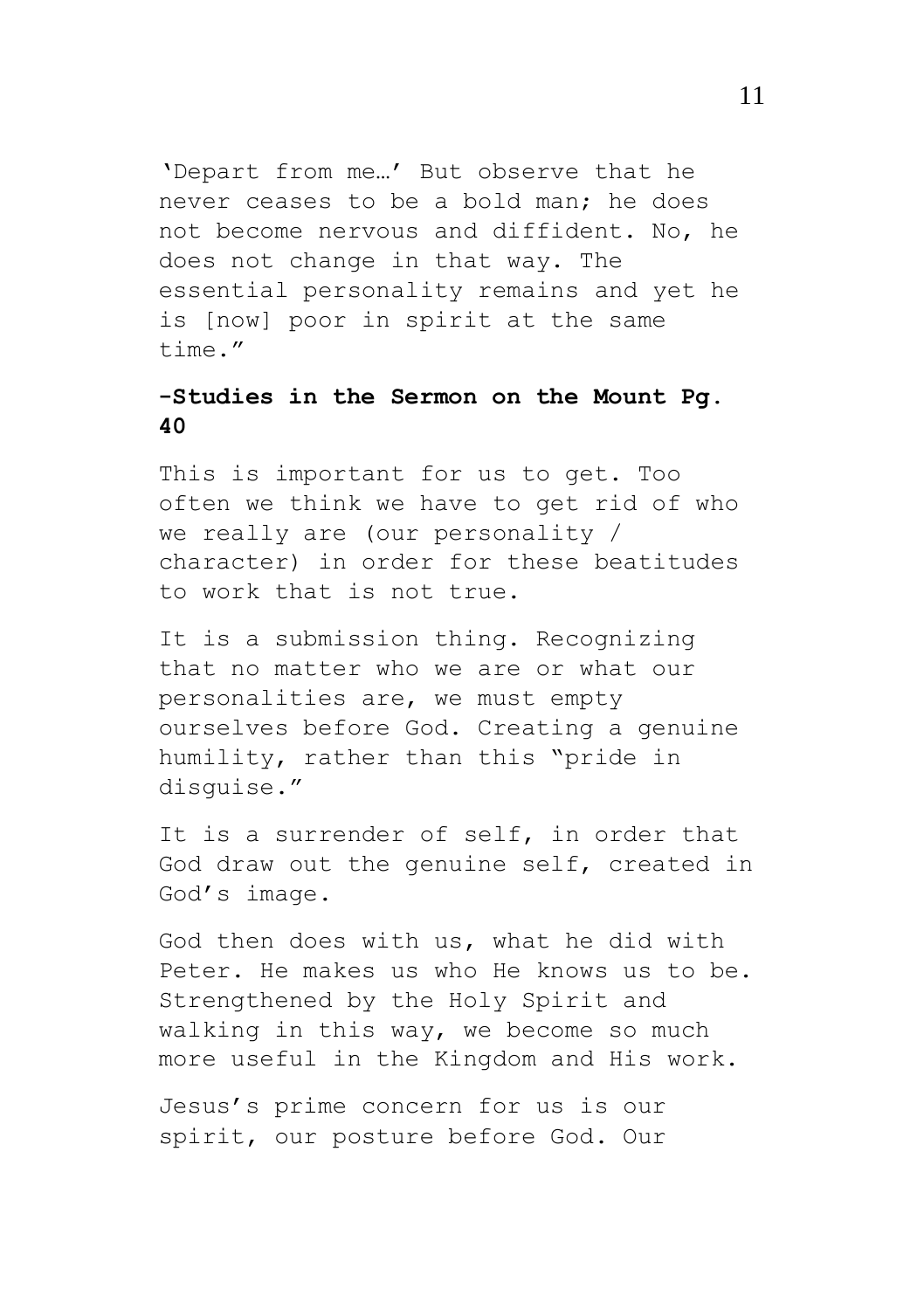poorness of spirit is a declaration, by us, of our need for Him.

What an upside-down way of being, isn't it? Think on this, as you observe the world and all that is going on.

The push and the promotion of selfreliance and independence and personal strength to carry it through. I don't need anyone.

Looking at Peter, each time this becomes the case for him, we discover failure. Why? Because in declaring his strength to stand, he ends up falling in his prideful weakness.

We see this in John 13:

### **-John 13:36-38 (ESV)**

"Simon Peter said to him, "Lord, where are you going?" Jesus answered him, "Where I am going you cannot follow me now, but you will follow afterward." Peter said to him, "Lord, why can I not follow you now? I will lay down my life for you." Jesus answered, "Will you lay down your life for me? Truly, truly, I say to you, the rooster will not crow till you have denied me three times."

Anyone who knows the story, knows that before the sun came up, Peter denied that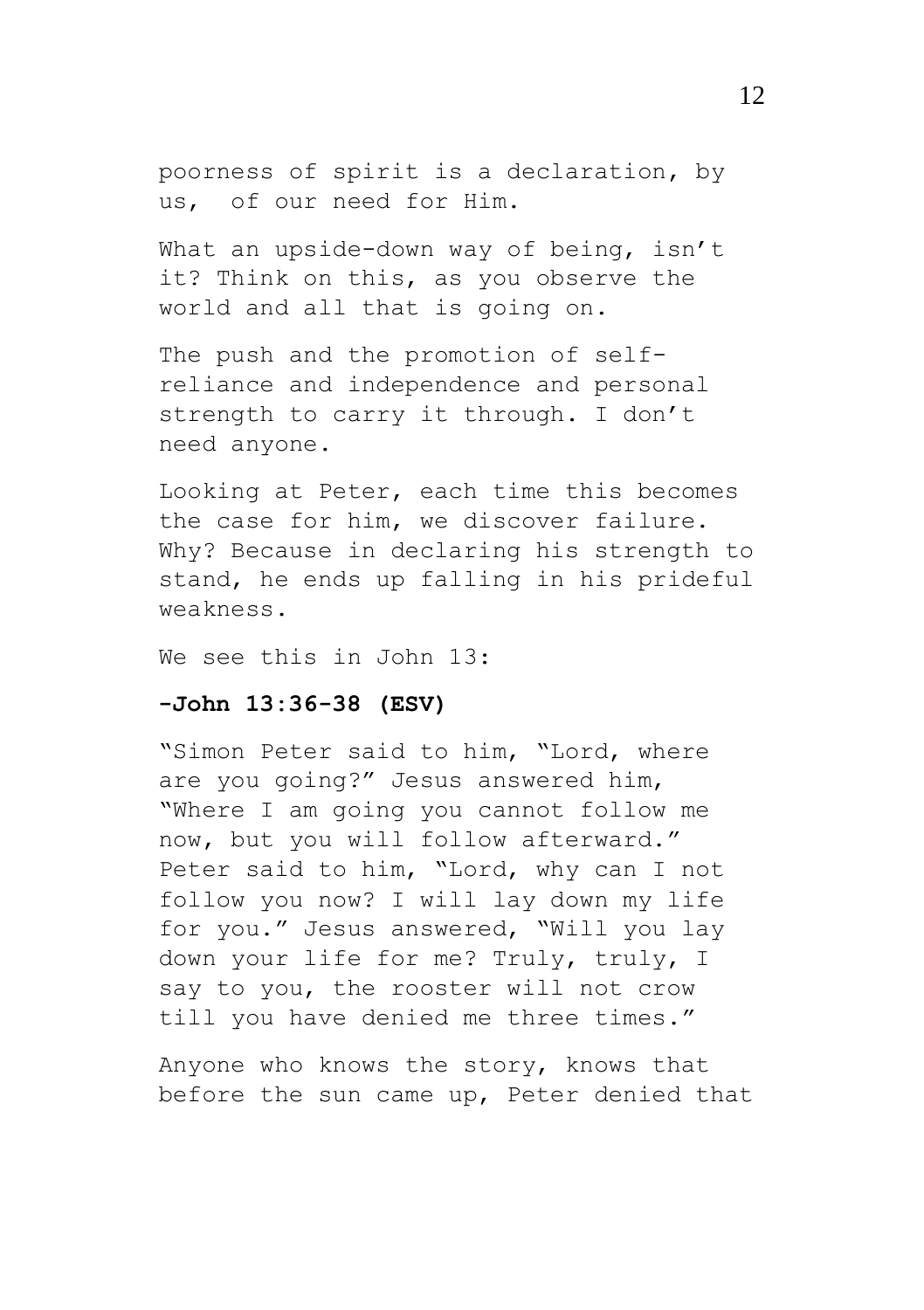he even knew who Jesus was, not once, but three separate times.

Peter went into wholesale collapse when trying to operate in his own strength. Full of pride in his spirit, that he would hold the line.

Let's end on the positive though, because that is always the best! Because we see that in God's goodness and grace, the story doesn't end there in abject failure.

We see Peter, in his writing of his second letter to the young church. Some 30 years after this event, see there is hope for us all. He writes a simple thing, but one that we should not miss:

### **-2 Peter 1:1a (ESV)**

"Simeon Peter, a servant and apostle of Jesus Christ…"

I am a servant first, and an apostle second. In fact, I am a better apostle because I recognize the poverty of my spirit-and that has driven me to my knees, so I can be lifted up and filled with the Holy Spirit, understanding just what the Kingdom of God is all about.

"Blessed are the poor in spirit." I do not find it accidental that this older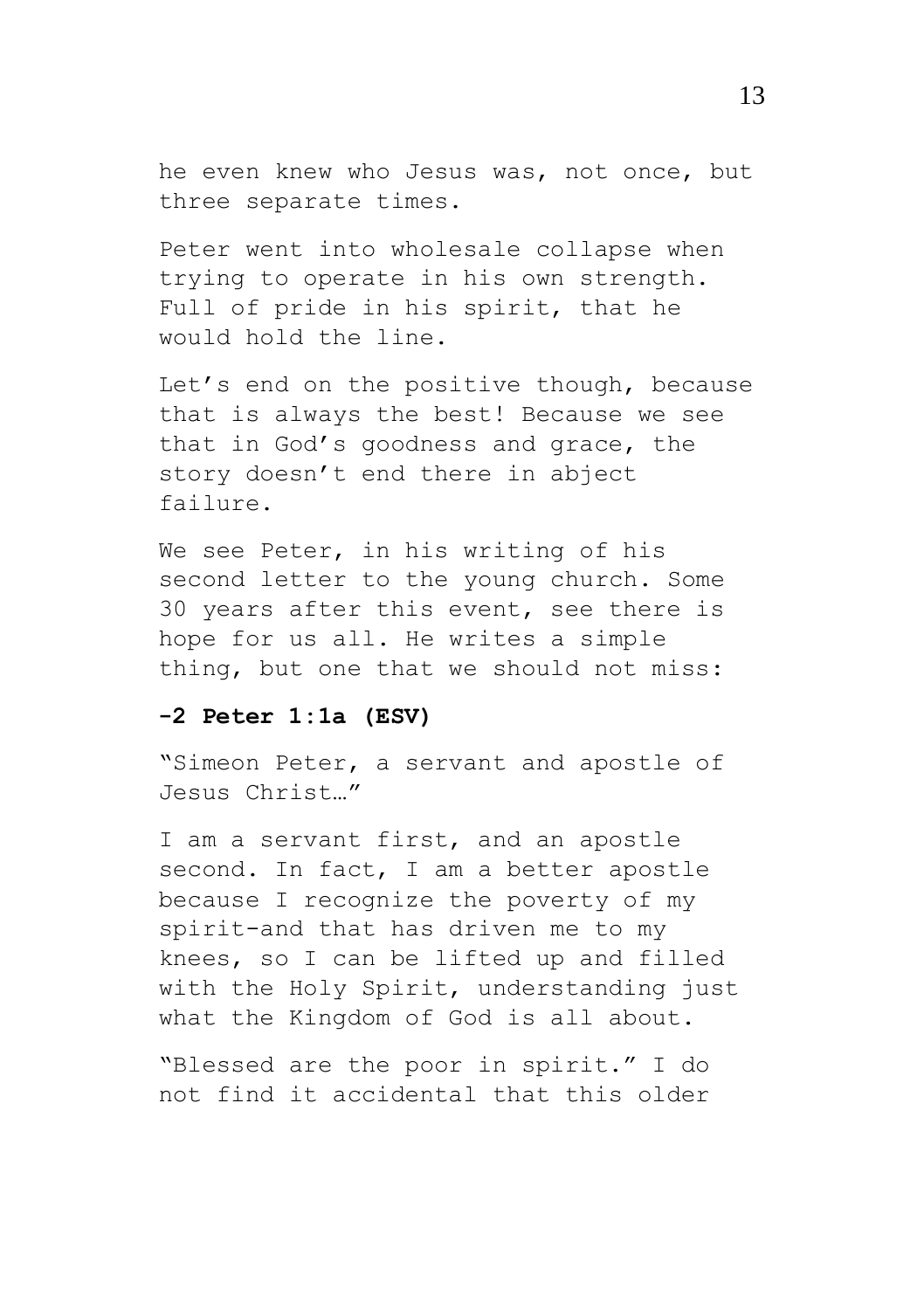and wiser apostle writes his two letters as he does.

Reflecting back on his life with Jesus, remembering this sermon preached so many years before, perhaps even, remembering the upper room and the servant leadership Jesus showed there.

Peter was a human being, just like we are. Please remember that. Now, an old man and near the end of his race, he is reflecting back over his life.

One full of service to Jesus and to the church, he realizes some of the choices he had made were less than stellar, but he has learned.

He sits, puts his pen to paper and writes from his heart and experience:

### **-1 Peter 5:1-7 (ESV)**

"So I exhort the elders among you, as a fellow elder and a witness of the sufferings of Christ, as well as a partaker in the glory that is going to be revealed: shepherd the flock of God that is among you, exercising oversight, not under compulsion, but willingly, as God would have you; not for shameful gain, but eagerly; not domineering over those in your charge, but being examples to the flock. And when the chief Shepherd appears, you will receive the unfading